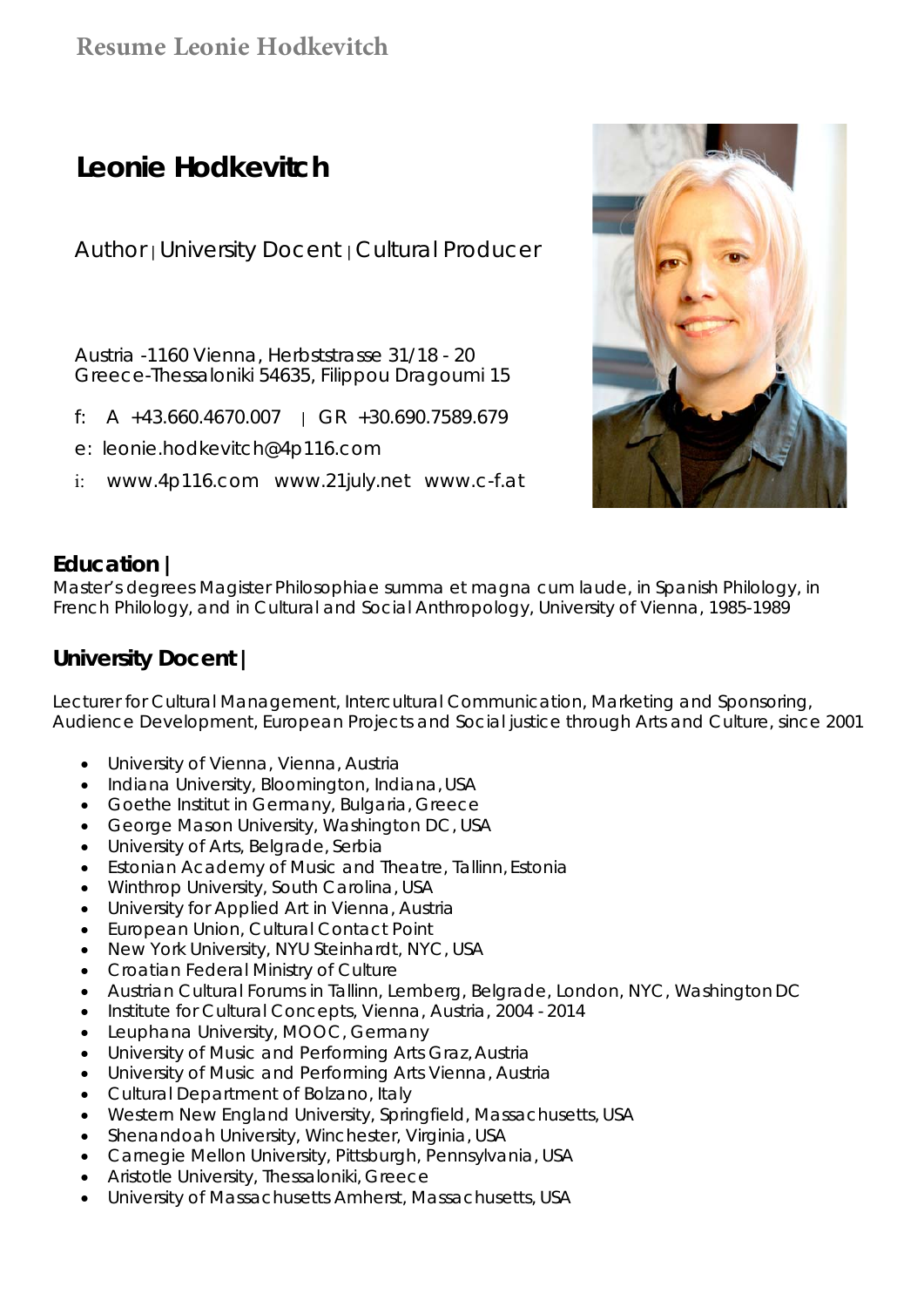# **Resume Leonie Hodkevitch**

Founder and Co-Principal of the Postgraduate Course for Cultural Management, University of Vienna, Austria, since 2016

- Conceptualize syllabus (copyright Leonie Hodkevitch) and programming the course
- Selecting and hiring faculty members
- Lecturing on the topics of European projects, Sponsoring, and Audience Development

Director of Cultural Management Academy, certificated course in cooperation with Goethe Institute, Clearly Culture, University of Sofia and City of Sofia, 2014 - 2016

- Concept and program director of the course
- Lecturing on the topics of European projects and Sponsoring

Founder and Head of the workshop platform Clearly Culture for innovative education in cultural and social management, 2014 – present

- Concept and program director of the platform
- Lecturing and implementing the Cultural Management Boot Camp ®

Head of Culture Management Certified Course, Institute for Cultural Concepts, Vienna 2010-2014

- Lead the undergraduate and post-graduate course on international cultural management
- Responsible for evaluation of students' theses and master exams

Mentor to the program 'ALMA', University of Vienna, Vienna, Austria, 2009 - present

• Prepare students for the entrance into the job market

Assistant professor European Academy of Journalism, Danube University Krems, Austria, 1997-1998

Administrate the graduate and postgraduate course for international journalism

### **Author |**

Published writer in German, Bulgarian, English, French, Ukrainian, and Spanish, since 1991

Duo *HodkevitchFinder* with composer and violinist Azzi Finder, creating and performing of literarymusical enactments based on Leonie's Texts and Azzi's songs and compositions, since 2015

#### **Novels**

- '*Der Stadlbauer*', Edition Keiper, Graz, Austria, Mai 2017 Pronounced one of the 3 most important 'shadow' novels of the year by the Austrian press
- '*Stadlbauer'*, Editorial, Janet 45', Plovdiv, Bulgaria, April 2010 Nomination for the Elias Canetti Literature Award
- 'Stadlbauer' currently in translation 'into English and Spanish
- Current projects: 'Älter als Mozart', 'The 40', and others

#### **Individual Short Stories Collections**

- Collection of short stories 'Night Ride through a Forest', Award for Young Authors and publication by 'George Soros Open Society Foundation', Sofia, Bulgaria, April 1995
- Collection of short stories 'SALTY', Publisher: , Altera', Sofia, Bulgaria, November 2011

#### **Short Stories in Literary Magazines | Selection**

- 'Wespen', competition `Poetik an der Grenze`, in *Lichtungen* Graz and *Straniza,* Plovdiv
- 'Die blauen Säulen am Ende der dritten Nacht' and '21. Juli'in *freie zeit art/ Vienna*
- 'Meeres-Prinzip' in *Allegra*/Berlin
- 'Jagdlust' within competition 'Nacht' for *altera*/ Sofia and *entwürfe*/Zürich
- 'Der Flug' within the poetry slam of Cafe Stein and *Wespennest*/Vienna
- 'Masken' and 'Blick in das Zimmer von Anne Clear' in *Post-Postup*/ Lviv-Lemberg
- 'White Lilies' in *Breves* / Lyon
- 'Hinter den Ästen', '2 Blue Triangles, , ACHT' in Literaturen Vestnik/ Sofia, and manymore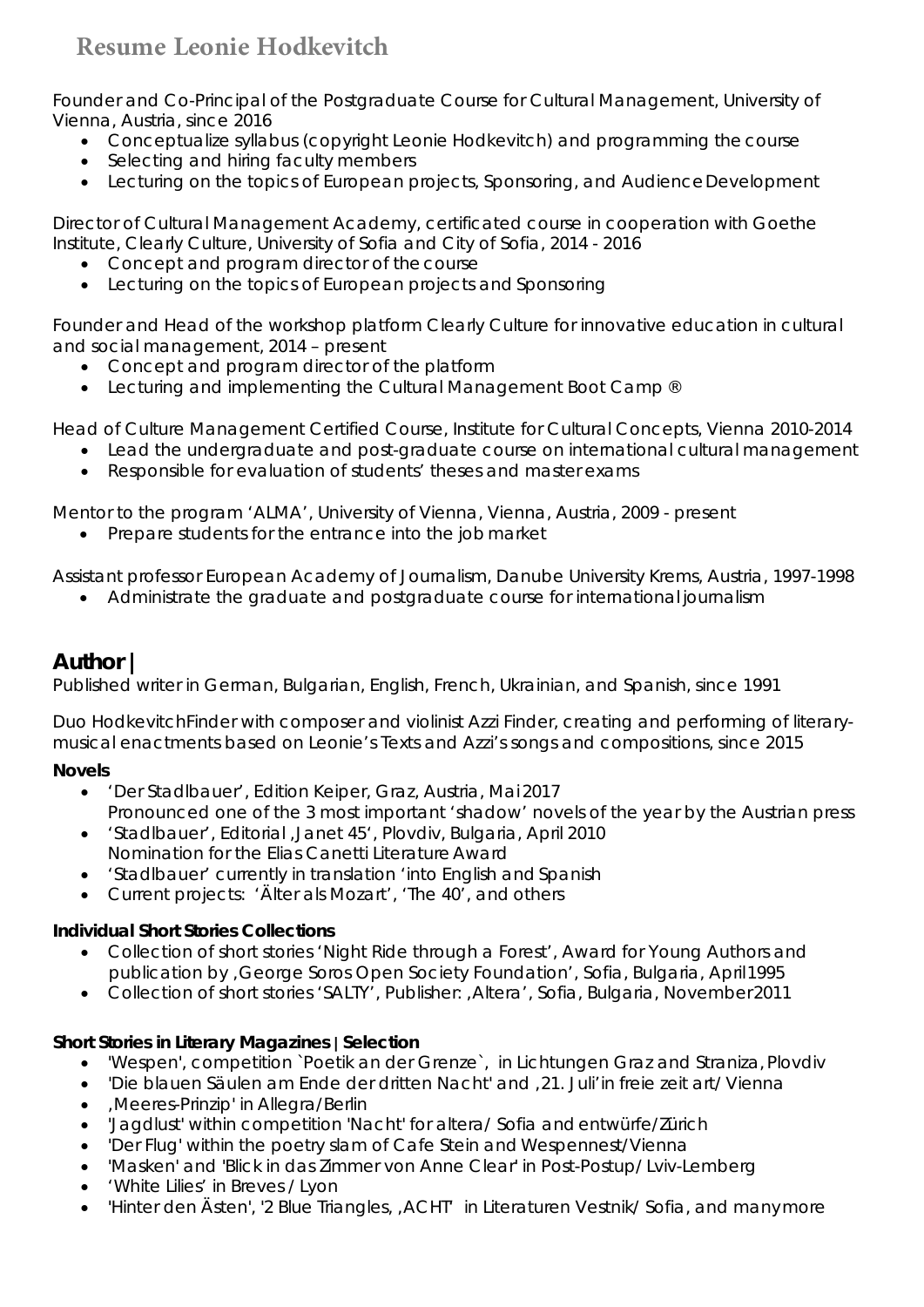#### **Public Readings | Performances**

- **European Literature Days, Spitz, 2013**
- Alte Schmiede, Vienna, 2003, 2018
- Das Dorf, Vienna, 2016
- Haus Wittgenstein, Vienna, 2010, 2019
- BuchQuartier Wien, MuseumsQuartier, 2017
- Apollonia Festival, Sozopol, 2005, 2013
- Lawrence Durrell centenary, Corfu, 2012
- Loos-Haus, Festival 'Was ist den da Lo(o)s, Vienna, 2018
- Österreichische Gesellschaft für Literatur, 2001
- Red House, Sofia, 2004, 2006
- Carnegie Mellon University Pittsburgh, Heinz College, Inst. for German Literature, 2018
- Traduki Residence Event, Sofia, 2019
- ORF Lesezeichen, Austrian National Radio and TV, 2017 and numerous other venues and cafes.

#### **Screenplays**

- The Long Goodbye' for MetroKino Wien
- ´Vier Frauen´ for arttheater Köln
- ´Die letzte Nacht´ for Radio Hamburg
- 'Kuprijanov und Natasha´ for schikaneder Wien

#### **Articles | Papers**

- '*How does Innovation Emerge*', COMPACT, Vienna, January 2017
- '*The Cultural Manager, the Myth behind the Truth*' for the AAAE Conference '*Being Bold, Embracing Change*', May 2013, Montreal, Canada
- '*Crowdfunding Who Is the Crowd*' at the symposium '*The Innovative Cultural Enterprise*', Institute for Cultural Concepts, University of Vienna, Austria, October 3<sup>rd</sup> 2013
- 'Navigating through Chaos' manual for international project management, Europe for Citizens Point Austria and Brussels, Belgium, June 2011
- Paper '*The Origin and Nature of Cultural Management*' for the International Conference '*Management of Culture and Media in the Knowledge Society*', Faculty of Dramatic Arts, Belgrade in Belgrade, Serbia, November 09 - 10th 2011
- '*Foundations Institutionalized Philanthropy in Europe*' in *Die Presse*, Austria, February 2010
- '*Lawrence and Gerald Durrell A Map of Personal Reception*' at the Lawrence Durrell centenary, Corfu, 2012
- Das *Fremde und das Eigene: Ethnologische Aspekte'* /'*Ethnologic Aspects of the Notion of the Own and the Others*'/, University of Vienna, Austria and Lviv, Ukraine, October 1991
- 'The Impact of Austrian Cultural Contacts on the Economic Success in CEE' in *Die Presse*, Austrian national daily newspaper, February 2011
- 'Portrait of the Cultural Manager' in 'KM Magazin', journal of the Cultural Management Network, Weimar, Germany, November 2010
- *'Sponsoring Alter Ego in the Arts'* at the conference '*Culture 2007-2013 Possibilities of Cooperation'*, Croatian Federal Ministry of Culture, Zagreb, Croatia, June 1st<sup>st</sup> 2009
- 'Eine Abrissbirne für Sofias Gründerzeit' */'Destruction of Sofia's Historical City Center'/*  in *Der Standard,* Austrian national daily newspaper, Vienna, Austria, September 2008
- '*Sponsoring: Alter Ego in the Arts*' in *Die Presse*, Austrian daily newspaper, October 2007
- Column ´Spielbälle der Macht, Medien in Osteuropa´ */'Media and power in CEE'/* in *Der Standard,* Austrian national daily newspaper, Vienna, Austria, 1999 - 2001
- Translation of Francois Colbert, 'Marketing Culture and the Arts' English into German, Publisher: , Springer Verlag', Vienna, New York, January1999
- Co-author of the radio program '*Bulgaria: A Country on the Path out of the Crisis'* for the radio FM4 of the Austrian Broadcasting Company ORF, Vienna, Austria, May 1998